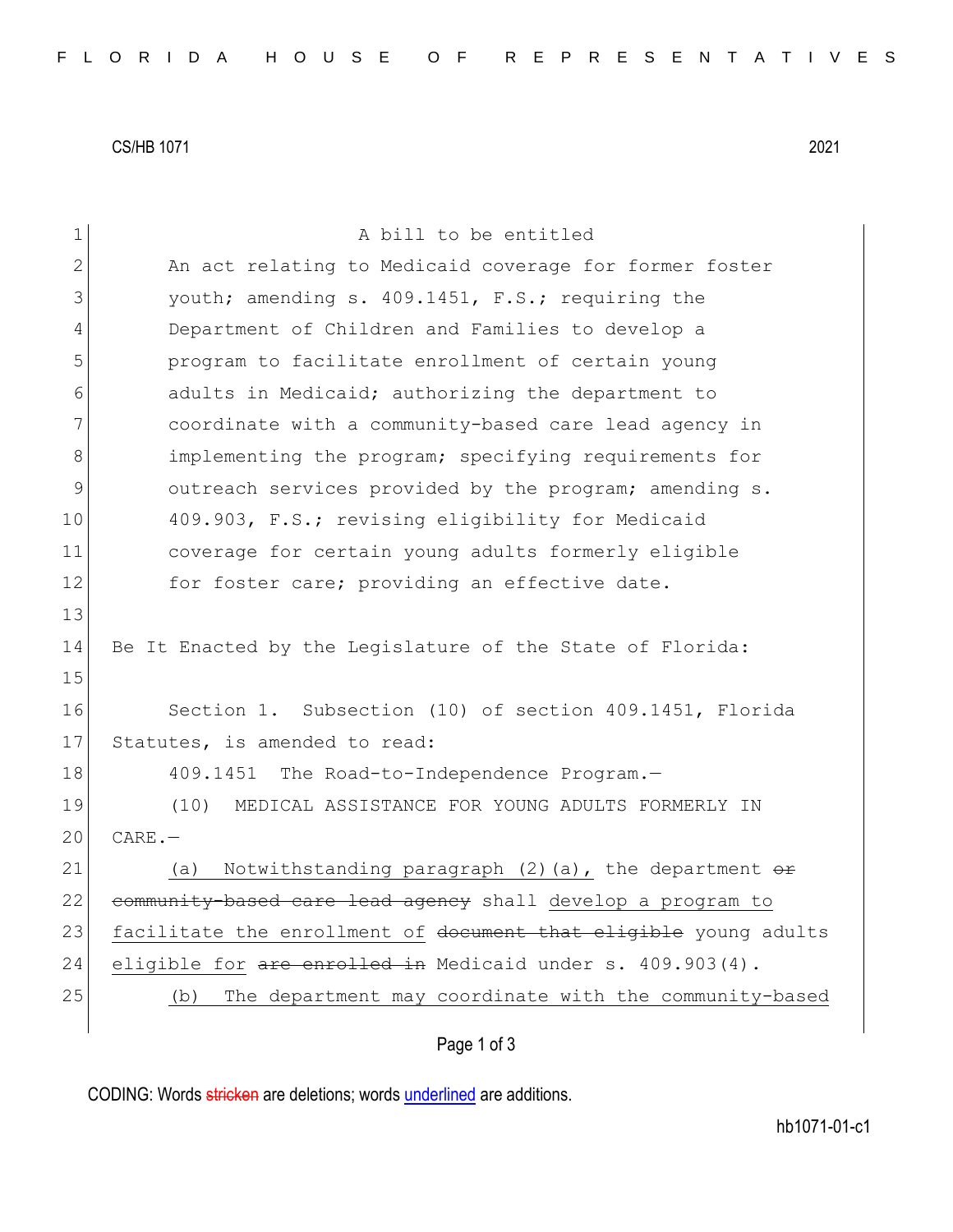CS/HB 1071 2021

26 care lead agency in implementing the program. 27 (c) The program must provide outreach services that must 28 include: 29 1. Notifying eligible or prospectively eligible young 30 adults, caregivers, group homes, and residential programs about 31 the eligibility and options for enrollment.  $32$   $2.$  Providing technical assistance to eligible young adults 33 in enrolling. 34 3. Publicizing options for Medicaid enrollment for young 35 adults who have lived in foster care. 36 Section 2. Subsection (4) of section 409.903, Florida 37 Statutes, is amended to read: 38 409.903 Mandatory payments for eligible persons.—The 39 agency shall make payments for medical assistance and related 40 services on behalf of the following persons who the department, 41 or the Social Security Administration by contract with the 42 Department of Children and Families, determines to be eligible, 43 subject to the income, assets, and categorical eligibility tests 44 set forth in federal and state law. Payment on behalf of these 45 Medicaid eligible persons is subject to the availability of 46 moneys and any limitations established by the General 47 Appropriations Act or chapter 216. 48 (4) A child who is eligible under Title IV-E of the Social 49 Security Act for subsidized board payments, foster care, or 50 adoption subsidies, and a child for whom the state has assumed

Page 2 of 3

CODING: Words stricken are deletions; words underlined are additions.